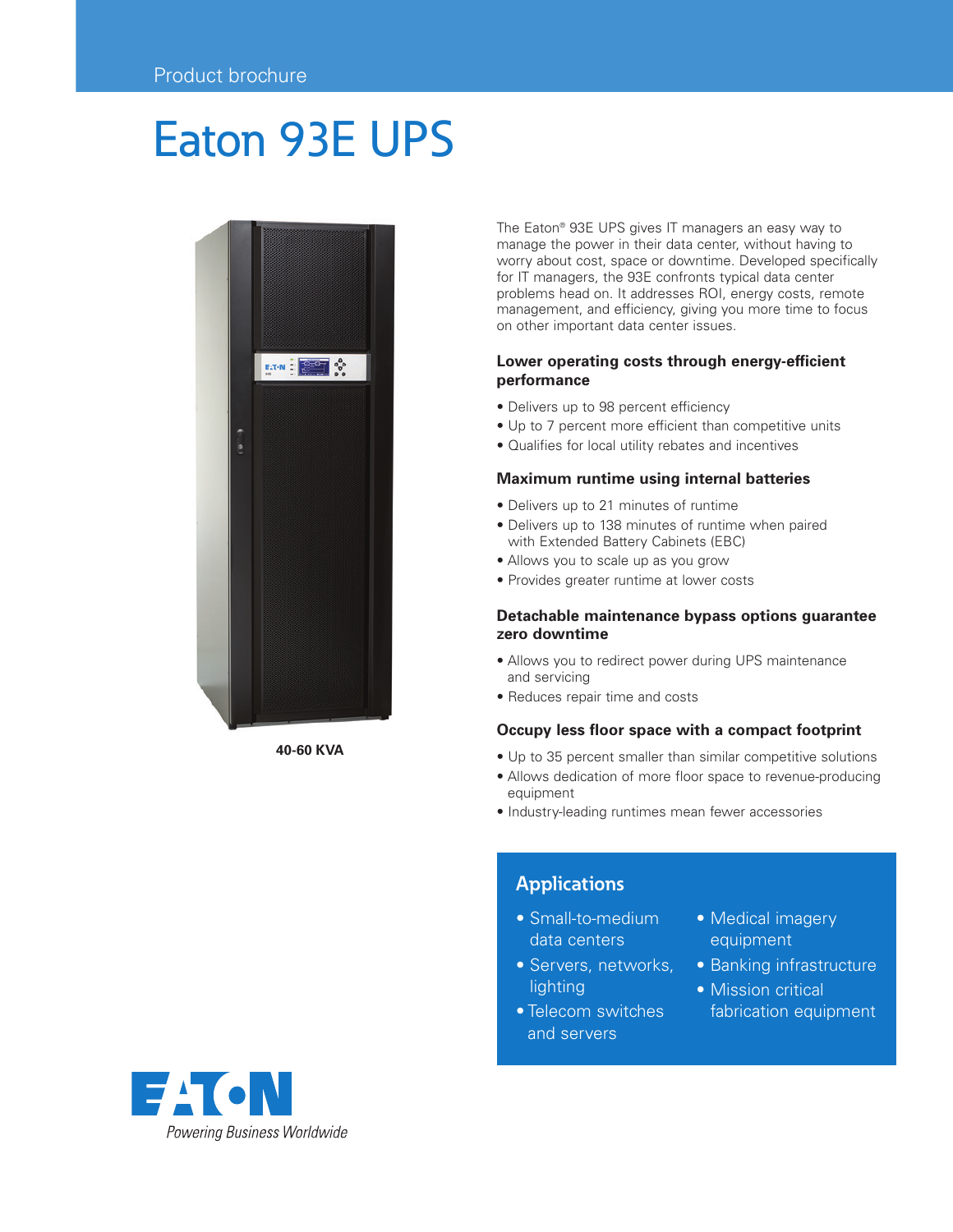# **Lowest total cost of ownership**

The 93E is the clear choice if you're seeking to maximize your return on investment (ROI). Delivering the lowest TCO of any UPS in its class, the 93E offers a unique blend of energy, space and installation savings. The 93E can decrease your TCO by more than \$85,000 over its 12-year lifespan when compared to current competitive offerings.\*

#### **Savings**

|                                       | TOTAL \$85,000+        |
|---------------------------------------|------------------------|
| Installation, maintenance and freight | \$2,000                |
|                                       | Space \$11,880         |
|                                       | <b>Energy \$71,292</b> |

*\* Energy calculation based against a 60 kVA UPS operating at 91% efficiency (kW/hr \$0.10, Cooling Ratio 80%, 12 yrs). Space saving calculation based*  against a 60 kVA UPS with an 11.8 ft<sup>2</sup> footprint using \$150/ft<sup>2</sup> per year.

![](_page_1_Figure_5.jpeg)

# **Energy-efficient design**

The 93E is capable of achieving up to a 98 percent efficiency rating, making it one of the most energy-efficient UPSs in its class — and it still provides maximum load protection. Unlike most high-efficiency UPSs, the 93E:

- Provides surge suppression for the load
- Detects the location of faults (utility or load) and takes the appropriate action
- Switches to double-conversion operation in less than 4 ms

The 93E will save more than \$71,292 in electricity and cooling costs over the life of the product when compared to a 60 kVA UPS operating at 91 percent efficiency.

# **Compact footprint**

Smaller than any comparable competitor by up to 35 percent, the 93E allows you to better utilize floor space for revenueproducing equipment. It also puts money back in your pocket that would otherwise be used to build, maintain and condition space for larger power and support equipment. The ongoing annual maintenance cost for office and data center space in the United States is estimated to be between \$90 and \$224 per square foot. The savings realized from the 93E's smaller footprint quickly adds up.

| <b>60 kVA</b> | <b>Width (in)</b> | Depth (in) | Height (in) | <b>Footprint (sq/ft)</b> |
|---------------|-------------------|------------|-------------|--------------------------|
| Eaton 93E     | 23.6              | 31.5       | 74.9        | 5.2                      |
| A             | 45.3              | 30.0       | 72.0        | 9.4                      |
| B             | 48.0              | 35.5       | 81.5        | 11.8                     |
| C             | 56.8              | 38.0       | 78.5        | 15.0                     |

![](_page_1_Picture_15.jpeg)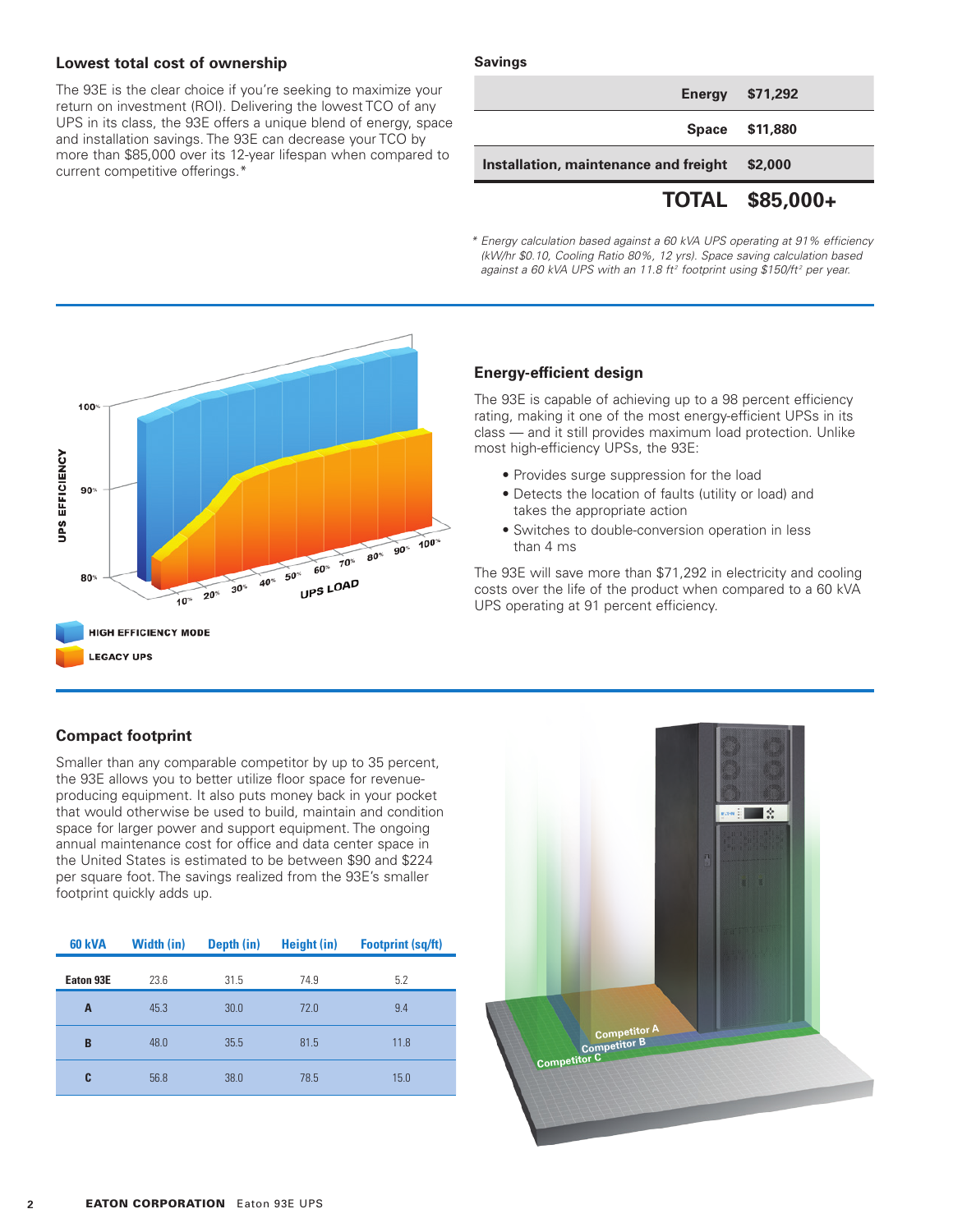# **Installation**

Reduced installation costs mean the 93E can be up and supporting your loads faster, while lower installation and wiring costs to further reduce its TCO.

- Optimized angled connections reduce bending radius of input and output wiring
- Clear wiring terminal block access ensures easy connections
- Integrated wheels facilitate easy movement to final location

# **Serviceability**

The 93E is easily and quickly serviced to provide the highest level of availability.

- Mean Time to Repair (MTTR) <30 minutes
- Screws are attached to components to prevent accidental drops into the unit
- An optional detachable sidecar allows for quick and inexpensive unit maintenance, while maintaining your load

# **Software**

Enhance the capabilities of your 93E by integrating it with Eaton's Intelligent Power® Software Suite (IPSS) to monitor and manage your network power devices. IPSS enables you to:

- Seamlessly integrate with VMware's vCenter™ and other virtualization platforms, such as Citrix® XenServer, Microsoft SCVMM™, Red Hat® and other Xen® open source platforms
- Initiate live migration of virtual machines (VMs) to automatically and transparently migrate them during power disruptions to unaffected devices with systems such as VMware vMotion™ and Microsoft Live Migration
- Agentless remote shutdown of computers and VMs and host servers during an extended power outage
- Extend battery runtime through sophisticated load shedding capabilities

To learn more, please visit: **Eaton.com/intelligentpower**

![](_page_2_Picture_17.jpeg)

#### **Eaton's Intelligent Power Manager**

![](_page_2_Picture_19.jpeg)

#### **Accessories**

#### **Extended Battery Cabinet (EBC)**

Matching EBCs give the 9E flexible runtime options to meet any requirement needs and allow you to scale up as you grow.

#### **Integrated Accessory Cabinet (IAC)**

Several configurations of the IAC are available:

- Parallel tie and maintenance bypass
- Distribution with one 42-pole panelboard with up to three subfeed breakers

#### **Maintenance bypass options**

- New 8-inch wide sidecar options available to reduce repair time and costs
- Allows you to remain online by redirecting power during maintenance
- Right- or left-mount capable

#### **Integrated Transformer Cabinet (ITC)**

Houses transformer configurations to adjust input or input/output voltages to meet location requirements

- 480V:208V
- 480V:480V

#### **Wall-mount bypass**

Save even more floor space with an Eaton wall-mount bypass panel, available in two configurations:

- Bypass
- Bypass and 36-pole distribution